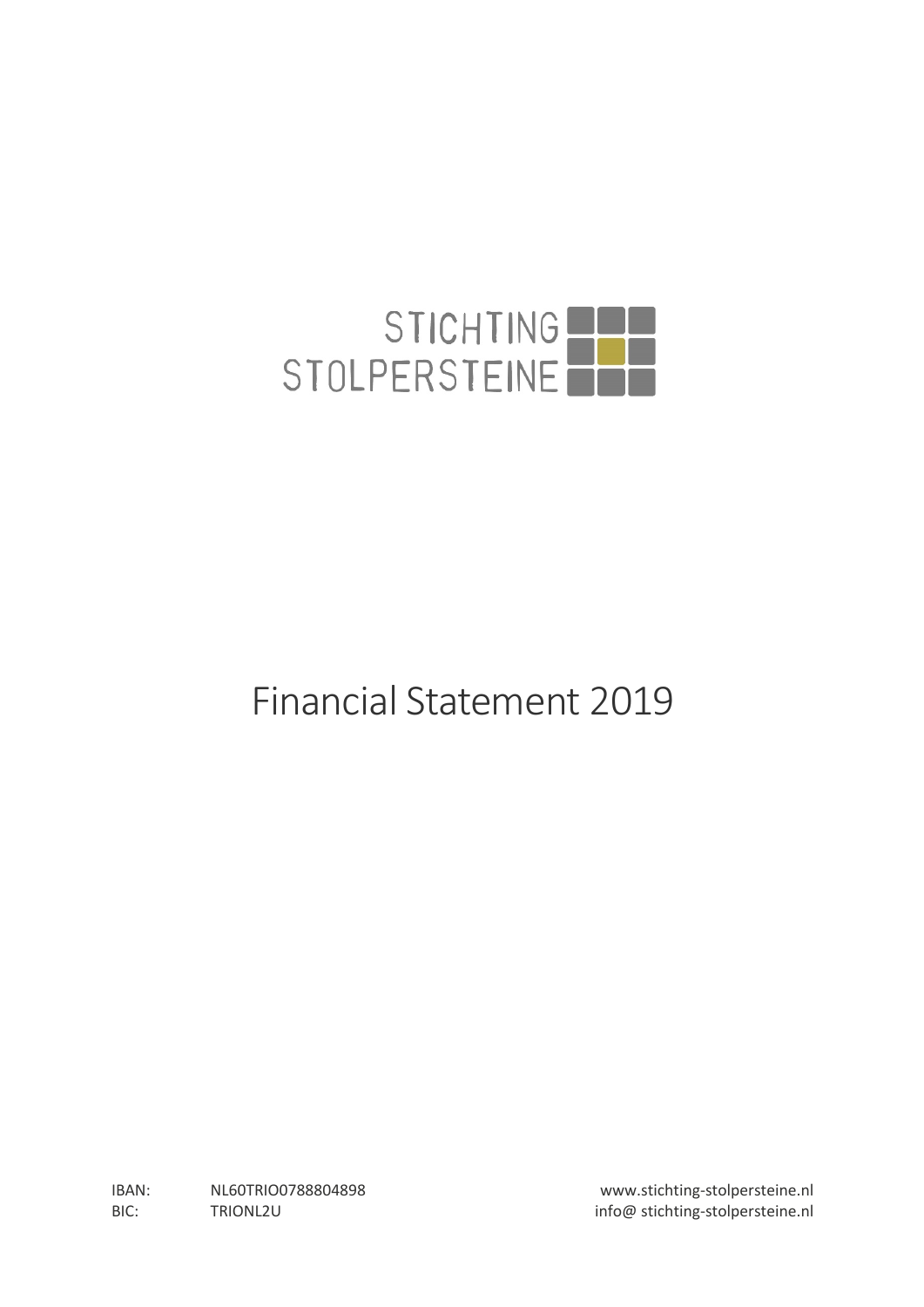# Financial Statement

#### Balance sheet as at 31 December 2019 (in  $\epsilon$ ) NOTE 31-12-2019 **ASSETS** Cash 467.11 **Total assets 467.11**

### Income and expenditure statement for the year 2019 (in  $\epsilon$ )

|                              | <b>NOTE</b>    | 31-12-2019 |
|------------------------------|----------------|------------|
| <b>Income</b>                |                |            |
| Donations                    | $\mathbf{1}$   | 100.00     |
| Contributions in kind        |                | 0.00       |
| Other income                 | $\overline{2}$ | 3,375.57   |
| Interest income              |                | 0.00       |
| <b>Total income</b>          |                | 3,475.57   |
|                              |                |            |
| <b>Expenditure</b>           |                |            |
| Employee costs               |                | 0.00       |
| Office costs                 |                | 0.00       |
| <b>Travel costs</b>          |                | 0.00       |
| Websitehosting               |                | 8.46       |
| Marketing and communications |                | 0.00       |
| Stolpersteine Deutschland    | 3              | 3,000.00   |
| <b>Total expenditure</b>     |                | 3,008.46   |
|                              |                |            |
| <b>Surplus</b>               |                | 467.11     |

## Notes to the financial statements

- 1. A single donation has been made to our bank account NL34TRIO2018081322.
- 2. Payments of requesters for the Stolpersteine, which have been laid on 3 October 2019 in Amsterdam to our bank account NL60TRIO0788804898.
- 3. A single payment has been made to pay for the Stolpersteine ordered at Stiftung Spuren – Gunter Demnig, Germany